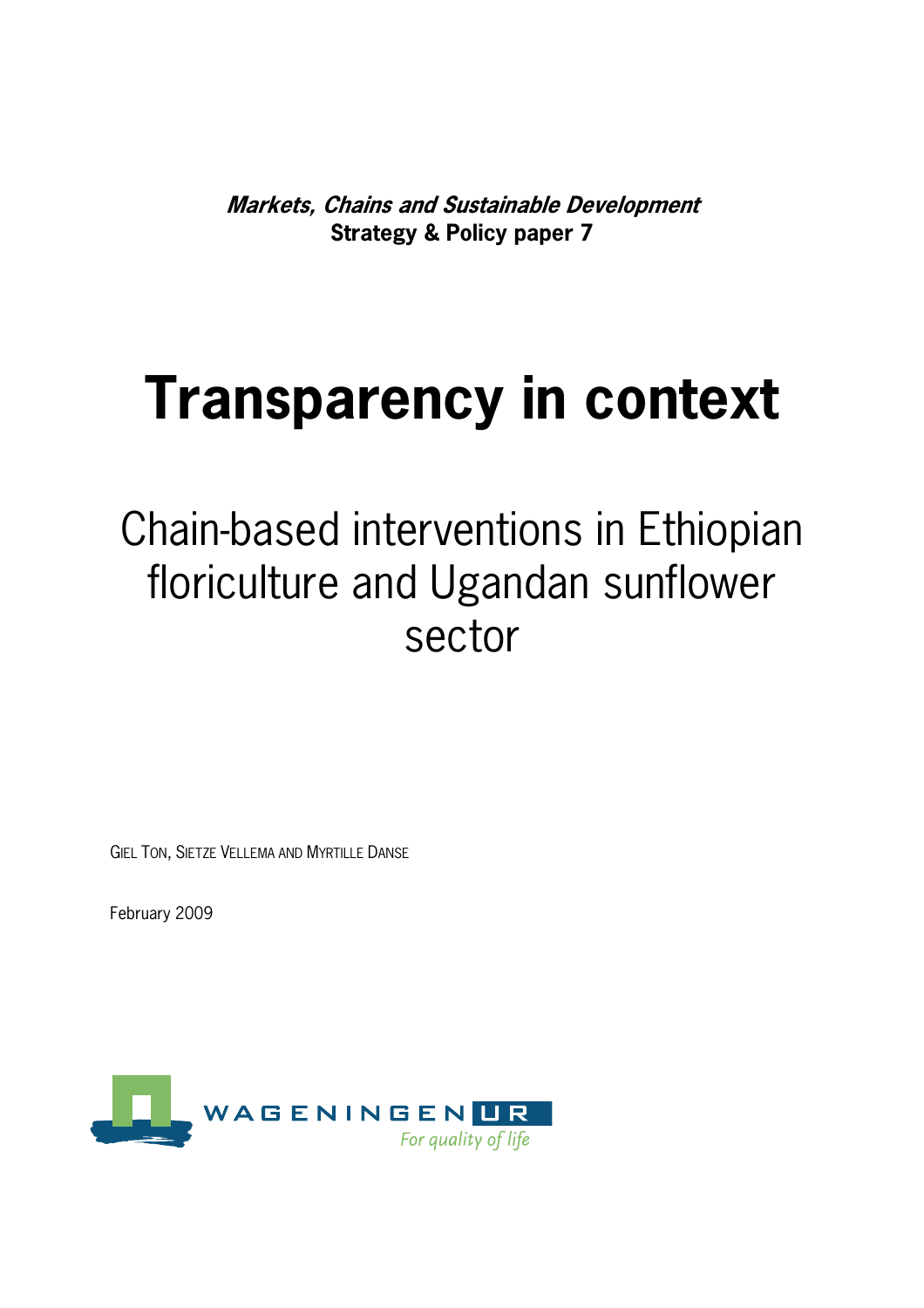### **Markets, Chains and Sustainable Development Strategy & Policy Papers**

#### **Key words:**

Value chains – accountability – information – chain platforms

#### **Recommended Citation:**

Giel Ton, Sietze Vellema, Myrtille Danse. 2009. Transparency in context: chainbased interventions in Ethiopian floriculture and Ugandan sunflower sector. Markets, Chains and Sustainable Development Strategy and Policy Paper, no.7. Stichting DLO: Wageningen. Available at: http://www.boci.wur.nl/UK/Publications/

#### **About the author(s):**

Giel Ton works at the Agricultural Economics Research Institute of Wageningen University and Research Centre. He is specialized in the analysis of institutional dynamics affecting smallholder livelihoods in developing countries and the role of farmers' organisations in value chain development.

Sietze Vellema is senior scientist and program leader Chains, Innovation and Development. He is involved in policy research at the Agricultural Economics Research Institute and in academic research and teaching at the Technology and Agrarian Development group of Wageningen University and Research Centre.

Myrtille Danse combines strategic and applied research in the field of Sustainable Chain Development and Market Access at the Agricultural Economics Research Institute of Wageningen University and Research Centre.

#### © Copyright Stichting DLO, 2009

Readers are encouraged to use, quote or reproduce material from the *Markets, Chains and* Sustainable Development Strategy & Policy Papers. In the case of reproduction *Stichting* DLO, as copyright holder, requests due acknowledgement and a copy of the publication. The papers are not for commercial purposes or gain in any way.

#### ISBN **978)90)8585)572)9**

Available online at: http://www.boci.wur.nl/UK/Publications/ Free electronic distribution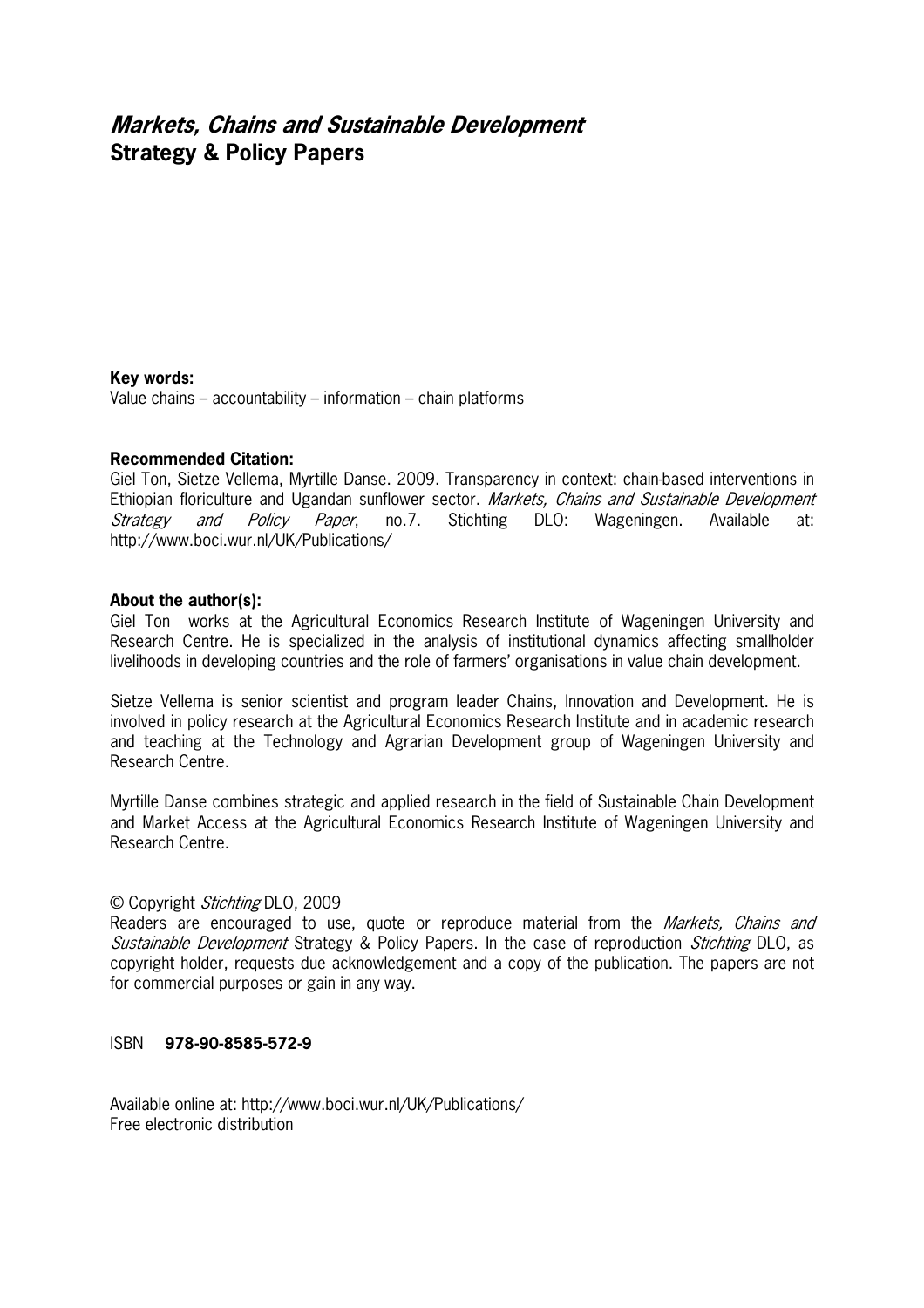## **Table of Contents**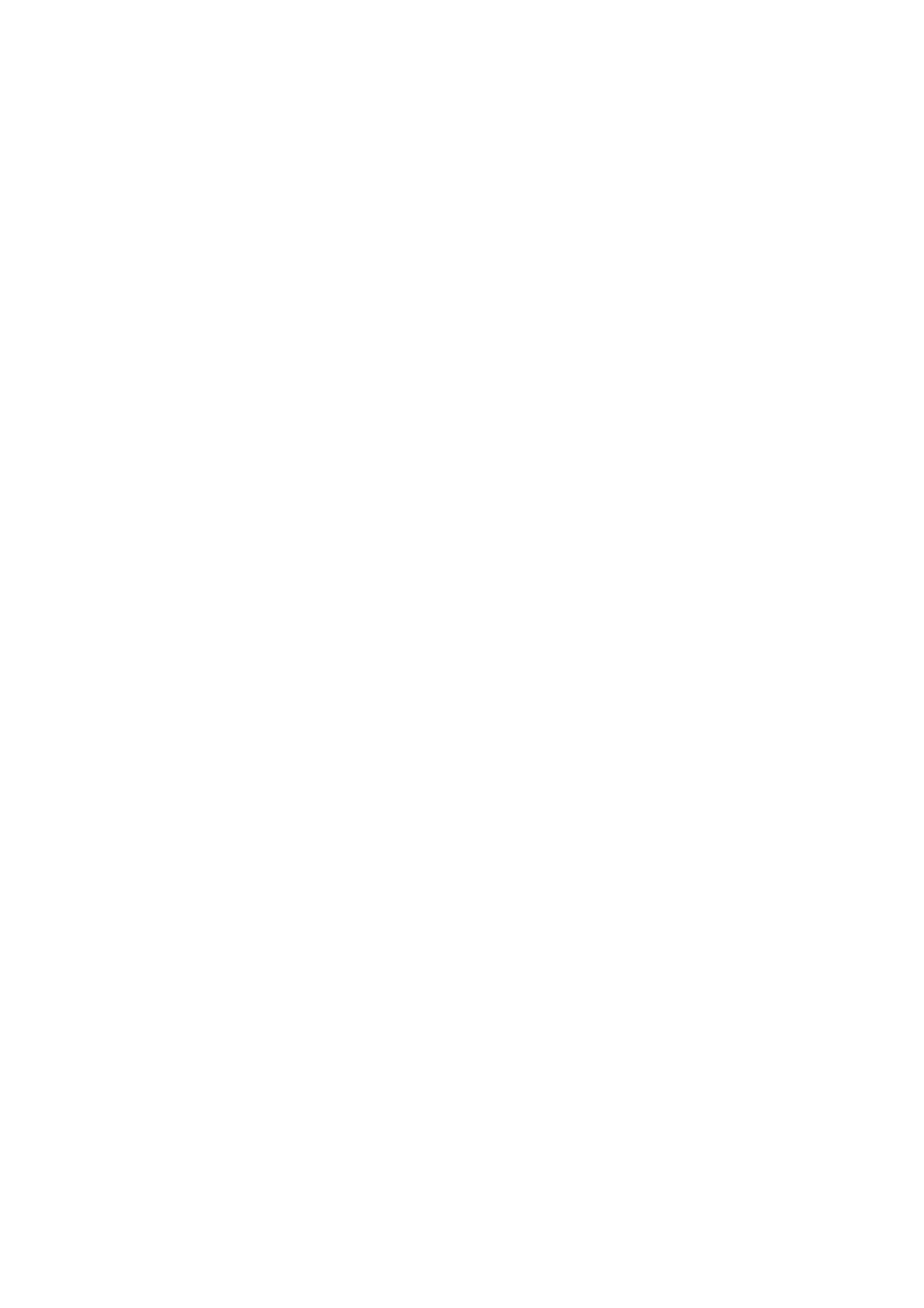## **Transparency in context**

#### Chain-based development interventions in Ethiopian floriculture and Ugandan sunflower sector

Giel Ton, Sietze Vellema, Myrtille Danse

#### **1. Introduction**

Certification and information systems have become a focal point in various chainbased development strategies supported by governments and donor organisations. Public support organisations relate their endeavours for achieving sustainable development or realising the Millennium Development Goals to the dynamics in real agri-food chains. Their development-oriented interventions importantly focus on raising transparency levels both in chain transactions, for example in the form of codes of conduct and practice, or among different economic and supporting actors, e.g. in the form of sector or stakeholder platforms. The Dutch government invests in various ways to improve the transparency of international agricultural value chains, with a strong focus on enabling certification and traceability of, for example, fresh fruits and vegetables, cocoa, or fish for the European market. In developing countries, major public investments in capacity building of farmers, and their organisations, are made to enable compliance with private regulations and credible verification of quality. These public efforts build on demands in the market for accountability; retail firms govern their supply chains intensively by a wide range of quality standards to avoid the risk of reputation damage and extended liability.

This paper examines transparency enhancing and information-oriented interventions in agri-food chains as a possible entry point for development. It explores pathways that benefit more generically all chain actors in a sector or country, and that has potential to reach large numbers of smallholder producers. It appreciates intervention strategies in two pilots that have been restructuring information flows in agrifood chains. It unpacks transparency by describing the information needs in Ethiopian floriculture and Ugandan sunflower sector on three dimensions: the licenses to operate, to sell, and to be supported. Both intervention strategies responded initially to immediate problems in market access experienced by the operating businesses. The Code of Practice introduced by the Ethiopian platform of horticultural exporters (EHPEA) anticipated stringent quality requirements in the international markets it served, both in terms of product and production process. The focus on organisational models for bulking by OSSUP (Ugandan Oil Seed Subsector Platform), intended to streamline information flows fro buyers and producers, was mainly motivated by inconsistent supply of locally produced sunflower seed to the edible oil industry. Both examined intervention strategies received public support, by national governments, donor agencies, nongovernmental development organisations and research institutes. In the initial phases, public support was primarily directed towards making the market work and to enabling conditions for business operations. In a latter phase the focus of donor support shifted towards interventions increasing transparency of the terms of trade in the operations in the value chain as well as explicating the contribution to development.

The need for transparency and traceability, embedded in the implementation of quality standards and monitoring protocols, relates strongly to governance structures that control production, performance and conduct through non-market mechanisms. Even when in developing countries spot market transactions in value chains are dominant, transactions of products with special quality attributes are increasingly governed by non-market transactions and induce an increased level of vertical coordination between retailers and suppliers. This development may lead to the emergence of 'enclosed' value chains that reduce both competition among buyers and the room for price negotiation (Vorley, Fearne et al. 2007; Neilson 2008). Therefore, improved performance of the chain in providing quality food for consumers is not always accompanied by an improved performance on endogenous economic development in the sector or the region.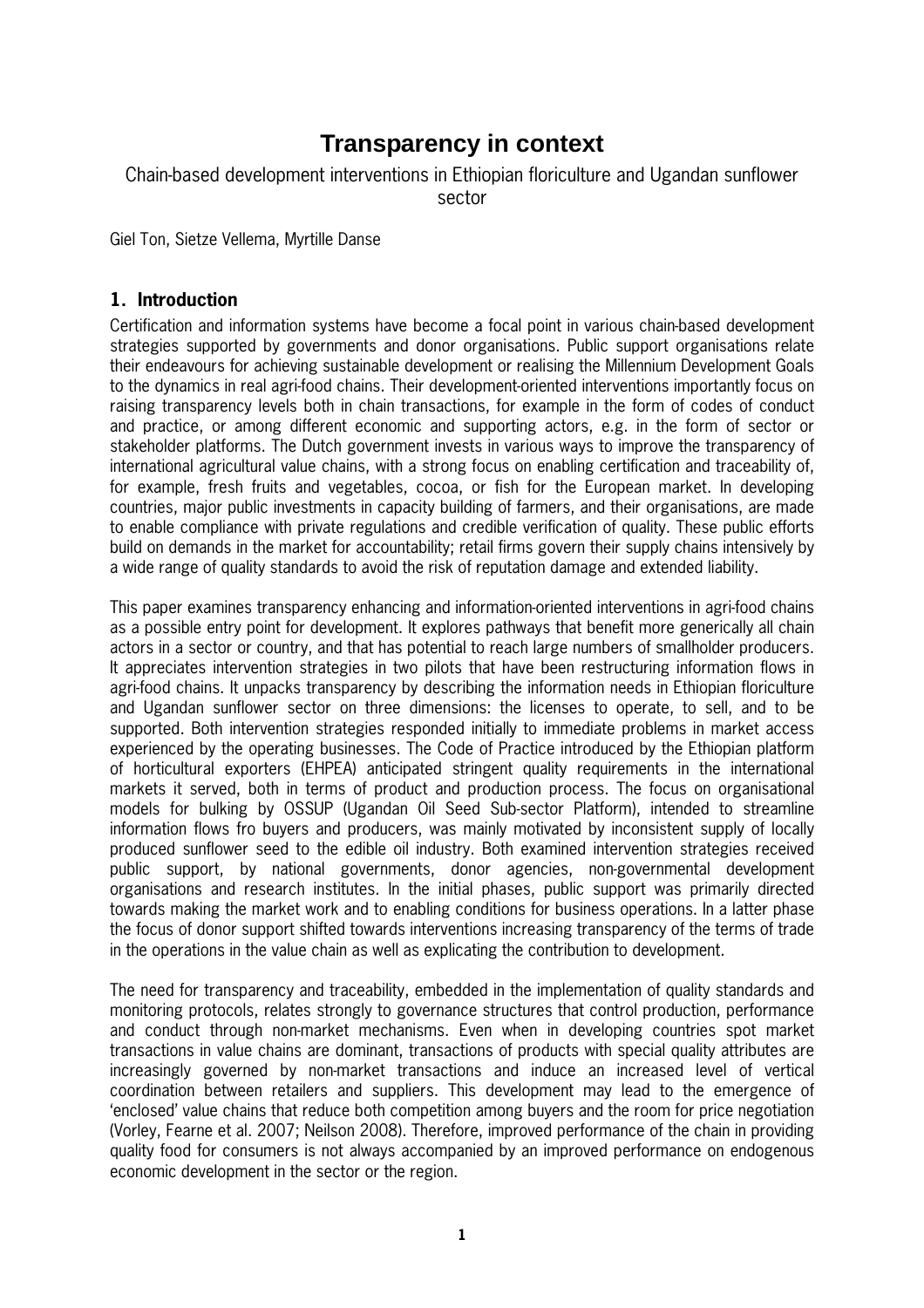How to intervene in agrifood chains from a development perspective is a question often posed to research by policy and practice. The role of this paper is to suggest a way for appreciating hands-on intervention strategies, usually initiated by chain actors and/or producers organisations, from the perspective of leveraging development. The two selected cases focus on strengthening transparency in information flows, and the intervention practice has the potential to capture other leverage points for systemic change. But this potential was not always explicitly addressed. Information is key in governing chain operations as it provides the input for the feedback mechanisms of the chain's social system (Meadows 1999). Making these levers more explicit, and, consequently, making them part and parcel of the continuous process of problem solving and incremental change, may be way for finding interventions pushing in the right direction.

#### **2. Transparency and accountability: licenses in agri-food chains**

Transparency enhancing interventions point to information flows within the value chain. We describe the two cases studies by focusing on three drivers for the chain actors to work towards more transparency and accountability in agrifood chains: to get a licence to operate, to get a licence to sell, and to get a licence to be supported.

#### Licence to operate

An initial motive for increased transparency in the value chain is the need for expatriate buyers and producers to gain a 'licence to operate' in a producing country. International trade or direct export value chains are being questioned from the perspective of what benefits it provides for a country or local populations. National governments support foreign direct investment and the creation of employment but the local political context may be less supportive. Social dynamics, often a combined result of the actions of local interests of traders, political activists or government officials, may generate turbulence in the communication between the contractor/investor and the farmers that are the intended suppliers. Transparency about the intended activities, a transparent distribution of benefits, and a proper wording of contracts may reduce the tensions that might emerge during start up between investors and the local stakeholders. In most countries, governments require quite detailed information on the foreign direct investment plans. The information to be provided by the prospective investor may generate more transparency to some stakeholders involved in the arrangement. However, in many cases, this information is not available to the local stakeholders involved in the export or processing chain, and the influence of governments even tends to blur the transparency in value chain arrangements with subtle or overt corruption in the process of granting this formal 'licence to operate'.

#### Licence to sell

Increasingly, the end market of consumers is influenced by the information on quality attributes that are available for a specific product, be it directly while shopping the product or indirectly by choosing a provider/retailer that is associated with or committed to these quality attributes. The steady growth of Fair Trade and organic markets in Western Europe illustrate this trend. Retailers compete with each other by adapting their 'shop formulas'. To gain consumer preference several retailers introduced new quality criteria for a range of products to keep or construct an image of 'green', 'healthy' and 'fair'. Civil advocacy organisations like FairFood ('Food Guide'<sup>1</sup>) and Friend of the Earth ('*Groente en Fruit Wijzer*<sup>12</sup>) stimulate retailers to apply increasingly rigid quality and traceability requirements to their suppliers. Setting quality standards and having them monitored and certified, enables core firms in the chain to exert a high degree of control over its suppliers that operate at arm's length (Gibbon & Ponte, 2005). Their suppliers translate this market demand to stricter requirements for farmers. The 'voluntary' character of a private standard is hence limited to the core firm who deliberately chooses for its adoption. From the perspective of suppliers in the value chain, private quality standards are de facto mandatory. They run the risk of losing business if they fail to comply with them. Transparency on their crop practices and processing procedures gives chain actors a 'licence to sell' in the specific value chain.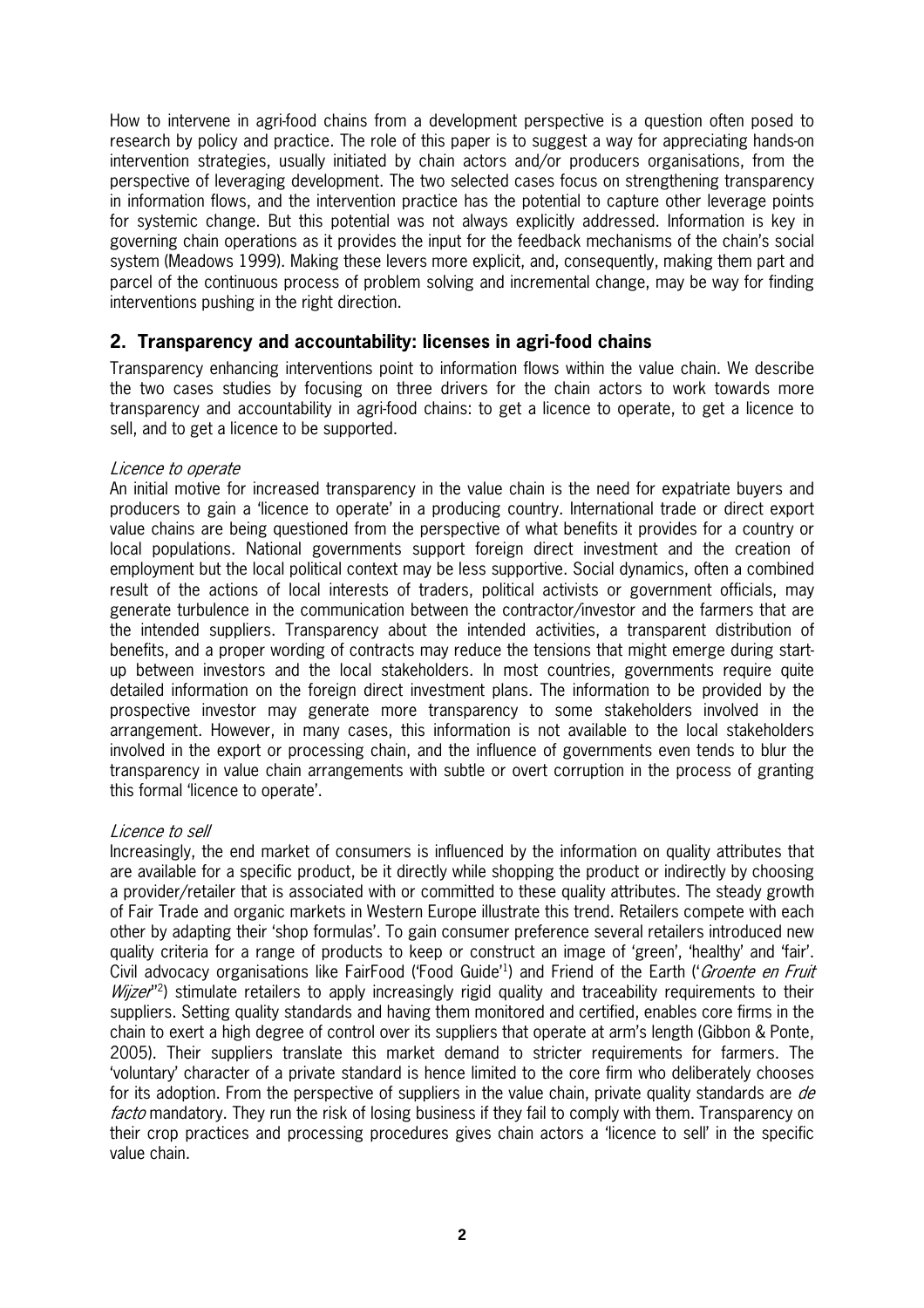#### Licence to be supported

A third reason for transparency lies in the need for accountability to the donors that support the value chain activities. Public-private partnership are common, but constrained to an area where the private interest to generate profits does not overtly contradict with issues of public interest. To release these constraints and limit possible contradictions between the public and the private transparent information is needed to get a 'licence to be supported'. This also translates into ways to legitimise public support by showing that the interventions deliver public goods.

#### **3. Case-study: Ethiopia Flowers**

#### Background

Ethiopia is a federal republic of 9 states with capital city Addis Ababa. It is a landlocked country of more than 1,125,000 square kilometres with an estimated 77 million inhabitants. Out of this, 85% live in rural areas and are mainly subsistence farmers and pastoralists. The Ethiopian economy depends to a large extent on the agricultural sector which accounts for some 50% to the Gross Domestic Product.

The conventional agricultural development model has resulted in low productivity due to the limited use of improved agricultural technologies, and risks associated with weather conditions, diseases and pests, and poor market structure (for fruit and vegetables in particular), etc. Moreover, due to the ever increasing population pressure, land holding per household is declining, leading to low levels of production to meet the consumption requirement of the households. As a result, intensive production is becoming a means of promoting agroenterprise development in order to increase the land productivity. The floricultural sector is relatively small when looking to acreage but with astonishing growth rates (table 1)

| Year     | <b>Number</b> | of Cultivated | Number<br>οf   | Export<br>value    |
|----------|---------------|---------------|----------------|--------------------|
|          | farms         | area (ha)     | exported stems | (US <sub>5</sub> ) |
| 2001/02  |               |               |                | 305,000            |
| 2002/03  |               |               | 16,000,000     | 2,900,000          |
| 2003/04  |               |               | 32,000,000     | 5,500,000          |
| 2004/05  |               |               | 83,000,000     | 12,700,000         |
| 2005/06  | 69            | 345           | 186,000,000    | 26,900,000         |
| 2006/071 | 80            | 645           | 1,114,000,000  | 113,000,000        |

<sup>1</sup> estimation by Ethiopian Ministry of Trade and Industry (2008) Source: Joosten, 2007

During the Derg regime (19751991) flower production was limited to some publicly owned commercial farms, exporting summer flowers. After the fall of the Derg regime, the incumbent government introduced a free market economy policy and accordingly private companies were allowed to enter into the sector. Currently, the floriculture sector of Ethiopia can be divided into three groups: roses under greenhouse, cuttings under greenhouse and summer flowers. In 2006, 2.031 hectares of land was assigned to investors for floriculture development, of which 801.6 hectares is covered by flower production. According to the strategic development plan of the sector, the production coverage is predicted to reach 2000 hectares in 2009/10 (Joosten, 2007).

About 80% of the total production area is covered by roses, which are cultivated mostly on soil and in some cases on hydroponics (Joosten, 2007). Due to altitude and soil types, flower farms are mainly concentrated at highlands ranging from 1,550 meters till 2,600 meters. Some of the towns are Holleta, Ziway, Sebeta, Debre Zeit , Koka and Addisalem. These regions are located within a radius of 200 km or a maximum of 4 hours from Addis Ababa where the international airport is located. It is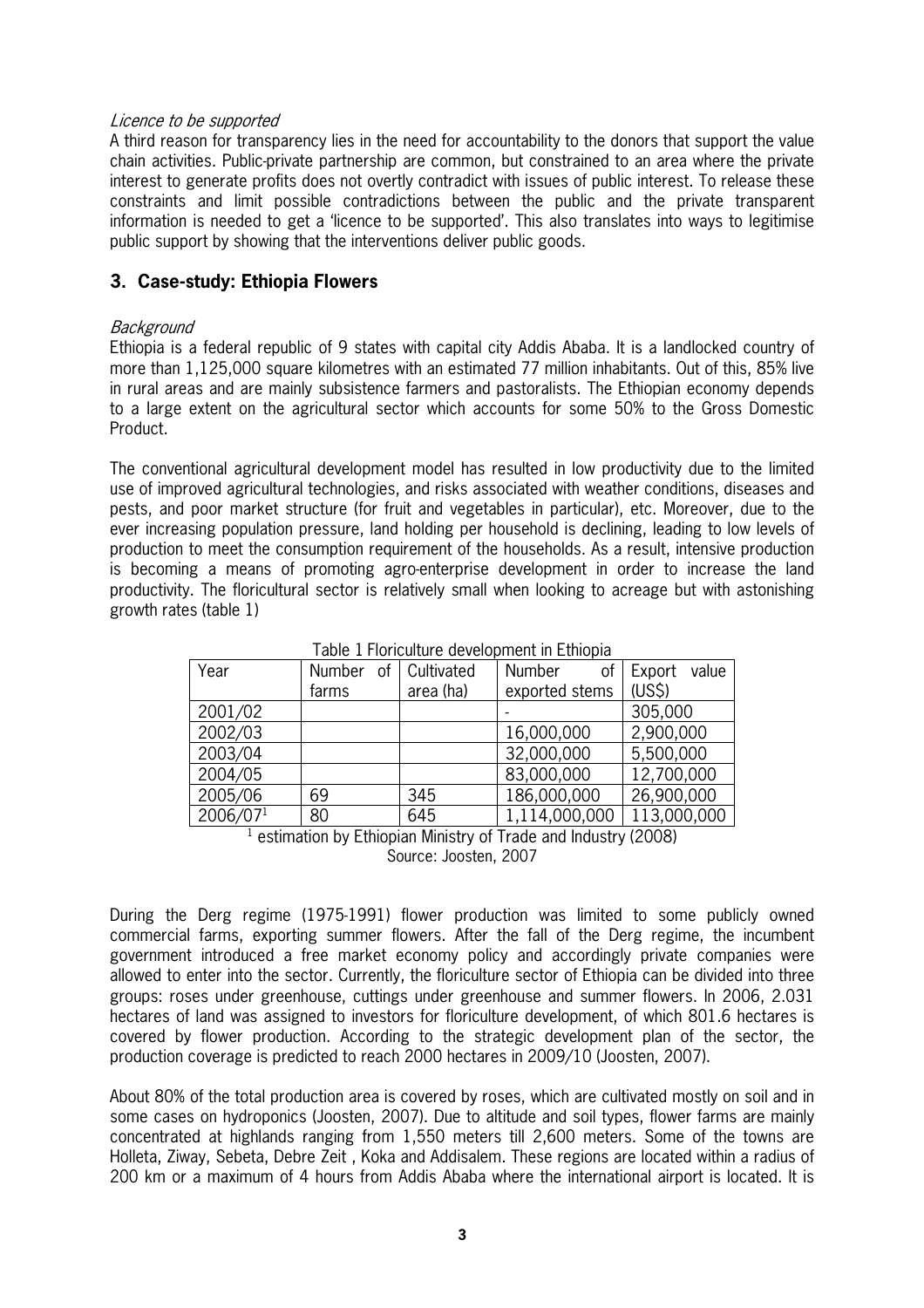estimated that about half of all flowers is currently exported via the two main Dutch import auctions (i.e. FloraHolland and Aalsmeer Flower Auction VBA).

The majority of farms is owned by local Ethiopian investors. Foreign investors are primarily from The Netherlands, Germany, Israel and India, which in some cases partner up with Ethiopian investors. Some of the foreign investors have farms in other African countries and/or are experienced in setting up farms in Africa, others come have production facilities in their country of origin, but seek new production facilities in low-labour cost countries.

In response to the development of standards and labels defined by the market, flower export associations of various countries have taken initiatives to develop codes of practice that address the market requirements on sustainable standards, taking into account the specific production circumstances in their countries. Codes of practice are used to guarantee the buyer and/or the final consumer certain characteristics of a product. These codes have been developed by particular companies or horticultural sectors and in some cases by national governments. In Ethiopia, the Exporters Association EHPEA has taken responsibility for the development and management of the Code of Practice for the EHPEA membership. This Code was developed in 2006-2007 and launched to the general public in June 2007. The EHPEA Code of Practice document sets out a framework for sustainable practices on flower farms in Ethiopia. It defines essential elements for the development of bestpractices within the sector in order to compete at international market level. It also defines the minimum requirements acceptable to the leading market segments for the Ethiopian flower sector. The general aim of the development of this Code of Practice is to facilitate EHPEA with an effective strategic planning tool for the sustainable development of the Ethiopian floriculture sector.

#### Transparency for a license to operate

In the early stages of the Ethiopian floriculture sector development, the Ethiopian government wanted to stimulate foreign investment. Stimulation programs were developed, which facilitated access to land, reduced export taxes, and provided an enabling environment with regard to procedures and regulations farms needed to comply with. This led to a fast growth of the sector but this also to the growing pressure of local civil society organizations, demanding fair social conditions and good environmental management practices. Though the presence of civil advocacy groups is low in Ethiopia, they managed to create public awareness with the support of international NGOs. Motivated by sustainability problems experienced in the Kenyan floriculture sector and the visibility and size of the Ethiopian floricultural companies when compared to the average farmer landholdings, the media drew attention to the environmental and working conditions in floriculture. This led to localized unrest in four mayor flower farm clusters, and triggered government attention at a national level.

The EHPEA CoP is a private initiative and a voluntary standard. Nevertheless, from the start of the CoP initiative, public and private actors were invited to workshops. During these sessions awareness was created and constraints were identified; both constraints that the farm managers could solve themselves and constraints that required improvements in the enabling environment. Subsequently, the EHPEA CoP was signed by the Association and its members. But at the same moment a Memorandum of Understanding was signed between EHPEA, the Ministry of Labour, the Ministry of Trade, the Ministry of Agriculture, the Environmental Protection Authority, Forum for Environment, the International Labour Organization, and the Ethiopian Federation for Trade Unions. Each organization committed itself to support the implementation of the Code and to assume specific responsibility in stimulating an enabling environment for farmers to comply with higher sustainability standards of the code.

EHPEA received constructive support regarding the social chapters of the CoP (occupational health, labour conditions, and safe pesticide management). Common training programs with ILO where developed and implemented. A concrete and interesting result an ILO expert in Addis Ababa shared is that 80% of the farms have established a workers council. None of these farms was even considering the installation of such workers organization facility before the development of the EHPEA CoP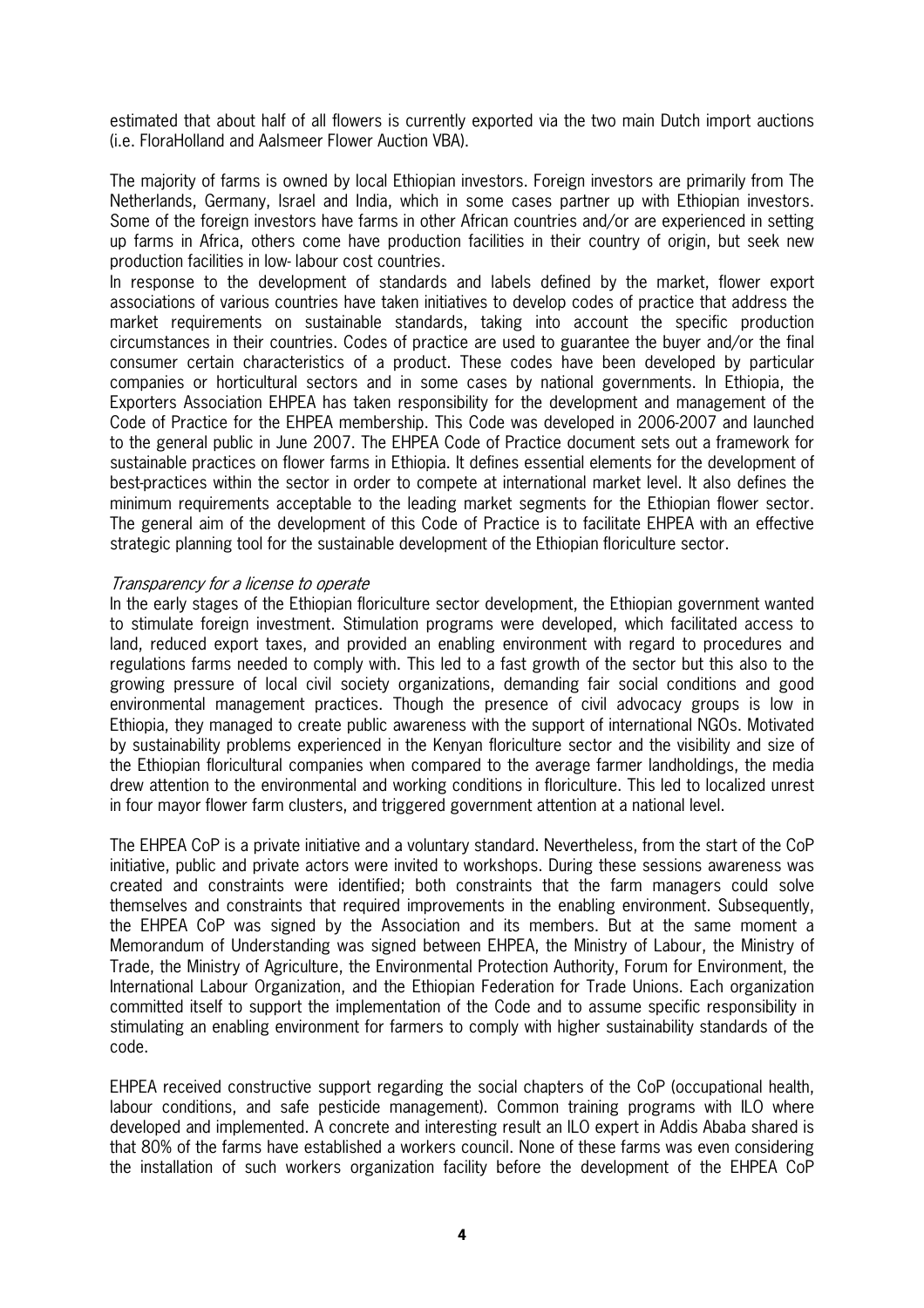started. Cooperation has been less successful on the environmental chapter. It appears that less trust and stronger principle positions have negatively influenced the opportunities to work together.

#### Transparency for a license to sell

The international market for flowers is still growing, but is characterised by increased competition. The Ethiopian flower farms were very new in the scene. Currently the Dutch auction (50%) and direct sales to Germany and UK (50%) are the major market channels. Farmers and traders expect that Ethiopia can increase its market share by further diversification of its product range and market channels. Also the vicinity of Ethiopia to its major export markets (Western Europe, Middle East and Russia) is considered to be a favourable factor. By improving quality of production, logistics and marketing strategies, the sector aims to enter the European retail sector, and some other specific niche markets such as fair trade. The reason for this is that these market segments provide attractive sales and growth opportunities and provide in some cases more sustainable trade relations. However, these market segments also demand more corporate social responsible behaviour regarding social and environmental issues.

An analysis of the applicable voluntary CSR standards in Europe and a survey of the 35 farms active in production and export by the end of 2006 revealed that the majority of the farms lacked the knowledge, the management system and the appropriate techniques to comply with these standards within a reasonable period. It was decided to develop a first "step-in" level demanding farms to create a proper registration system and to comply with the local environmental and labour legislation plus the most basic international guidelines for sustainable performance. It is expected that this basic level, called bronze, will motivate and enable farm staff to proceed with the next level of the continuous improvement loop.

As auctions are a very anonymous market space where demand and supply meets, the most important elements in trade transactions are volume, freshness and price. Product differentiation on sustainability aspects is limited to mentioning if the supplying farm is MPS ABC $3$  certified. There is a growing awareness of customers due to civil society activities and the access to information. For this, also current buyers at the auction are expected to be sensitive for the value added of certification at this initial bronze level, since it reduces the risk of reputation damage.

#### Transparency for a license to be supported

There are two pressures regarding increased transparency that relate to the need to obtain or maintain the license to be supported. The first one relates to the support EHPEA received from its public and private donor organizations. In the early days of the flower sector development, public entities tried to reduce the bureaucracy for farm managers and attract foreign direct investment. EHPEA received a significant contribution of DFID to start up its trade facilitation activities. With the growing concern for sustainable development at a local and international level, the emphasis of donors on just trade facilitation changed. EHPEA had to come up with a new strategy, aiming more at sustainable and socially embedded development and the improvement of the sectors performance on sustainability indicators.

The second one was especially felt by the Dutch investors in Ethiopian floriculture. Many of them had applied for an investment subsidy from the PSI program, managed by the Ministry of Economic Affairs with funds from the Minister of Development Cooperation. This program stimulates trade as a poverty alleviation strategy and requires minimum sustainable performance indicators companies should comply with. And in many cases specific requirements were defined for additional sustainability measures to be met by the recipients of PSIsubsidy support. An important reason for this seems to be a risk avoidance strategy of the Ministry of Economic Affairs. The 50% investment subsidy enables the Dutch companies to settle down at a more competitive start up costs than the Israeli, Indian and Ethiopian investors. By demanding non existing sustainable performance measures, the risk of being considered a subsidy instrument that promotes unequal competition was reduced. The development of the CoP enabled the PSI supported farms to comply with their contractual agreement on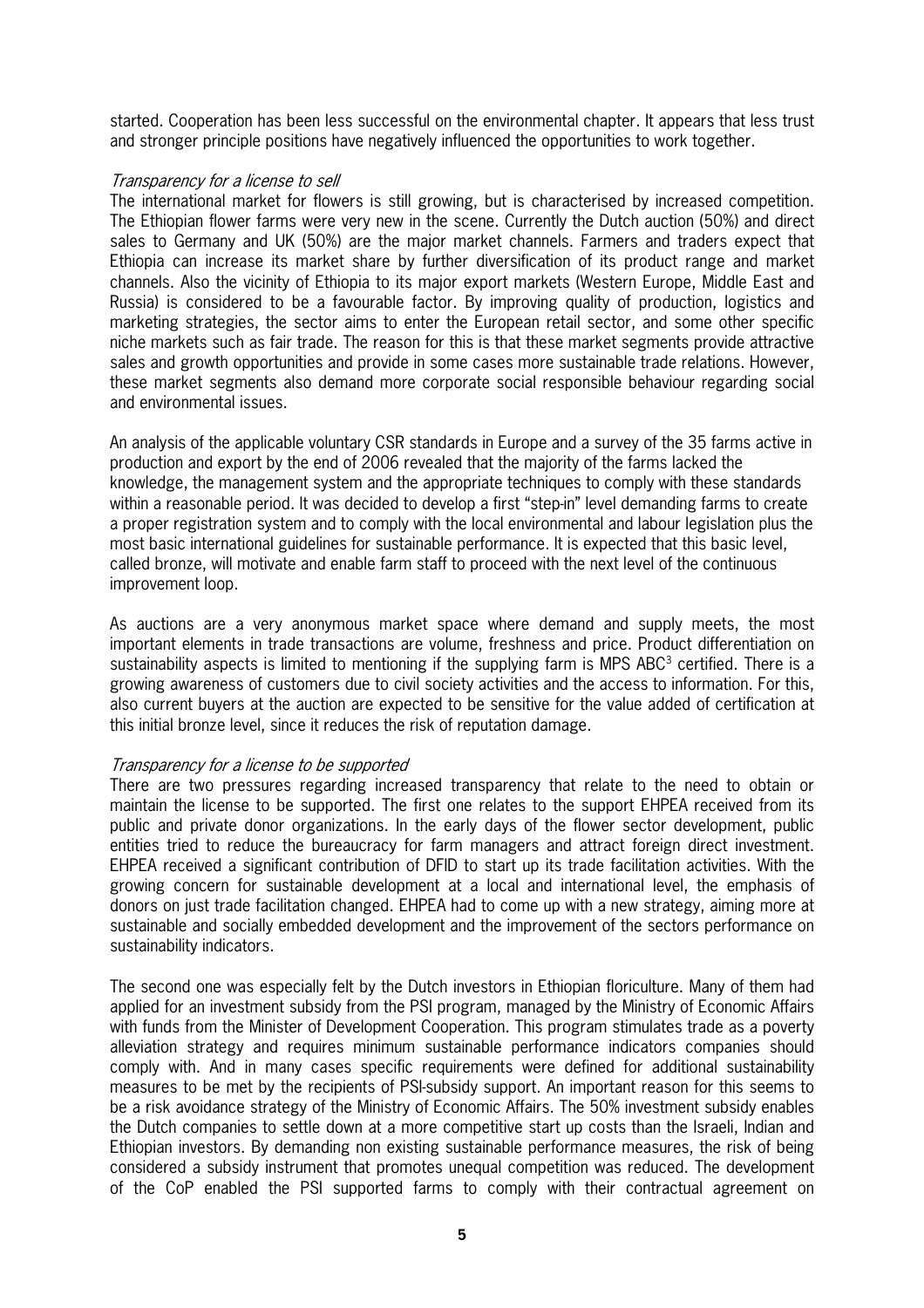outstanding sustainable performance. They effectively mobilized technical assistance through EHPEA. At the same time, their forerunners position and strong interest in complying with these requirements helped the EHPEA team to develop improved training materials and initiate some innovative change strategies. The development of the CoP strengthened the EHPEA in external networking by a series of multi-stakeholder dialogues and a constructive collaboration with the public entities.

#### **4. Case)study: Uganda Oil Seeds <sup>4</sup>**

#### Background

The Republic of Uganda is a landlocked country in East Africa with an estimated population of 30 millions. More than 85 per cent of Uganda's population lives in rural areas. More than two thirds of the country's poor people are small farmers. In colonial times and the first decades after independence Uganda was a large exporter of edible oils, mainly derived form crushing cotton seed. The cotton sector declined during the eighties and nineties as a result of price decline and insurgencies. In the last decade, sunflower became a key cash crop, substituting cotton in the farm system in North Eastern Uganda. After imported palm oil, sunflower oil is now the major edible oil consumed. The Uganda Oilseed Producer and Processors Association (UOSPA) in close collaboration with the National Agricultural Research Organization propagated sunflower production with improved varieties from 1995 onwards, and functioned as a coordination platform of most stakeholders in the sunflower oil chain. The Mukwano Company, a major food company in Uganda, started in 2004 a contract farming scheme with the support of Uganda Agricultural Productivity Enhancement Program (APEP), a USAID programme designed to substitute in part the palm oil imported form Malaysia. With the support of APEP, Mukwano managed to increase the number of contract farmers from 10.000 in 2005 to more than 30.000 in 2007, producing 50.000 metric tonnes of sunflower seeds. Next to UOSPA the Mukwano/APEP oilseeds chain developed its own development logic and entered in alliances with the public institutions involved in oil seed sector development.

In 2005, aware of the need to act with one voice to influence policies and attract public and donor support, UOSPA took the initiative to 'weave the oil seed web', capitalizing initial support from the Dutch organisations in AgriProFocus. Instead of being the lead organisation in oil seeds chain governance, they participated as one of the members of a horizontal oil seed subsector platform: Ugandan Oilseed Sub-sector Platform (OSSUP).<sup>5</sup> The platform meetings functioned as a mean to define more specific information gaps and research priorities. In a participatory process OSSUP indicated four priorities in their work plan:

- o Market Coordination: information to develop new mechanisms of market coordination between produces and processors and transparent information about volumes, conditions and poverty impact of economic transactions within the chain was considered important.
- o Financial services: assess the financial needs at various levels in the value chain and develop possible business models of financial services targeting lowincome users and towards a viable and competitive oils seed sector
- o Innovative Capacity: clustering competencies to enhance innovation, upscale proven technologies and promote a demand driven R&D that links farmers with research and stimulates local innovativeness.
- o Enabling policy and regulation: advocacy for a coherent sector specific policy and legislation, stimulating linkages to decentralized government resources and a functional division of labour between stakeholders in public-private partnerships.

Most of these intervention domains are relevant for our discussion on transparency of information and the different dimensions of accountability of chain actors.

#### Transparency for a license to operate

To improve the efficiency in marketing sunflower for processors, and traders, the problem of scale has to be addresses. Processors and exporters need volume. The scattered produce of small producers is too costly to be collected individually. For efficient transport and processing, these small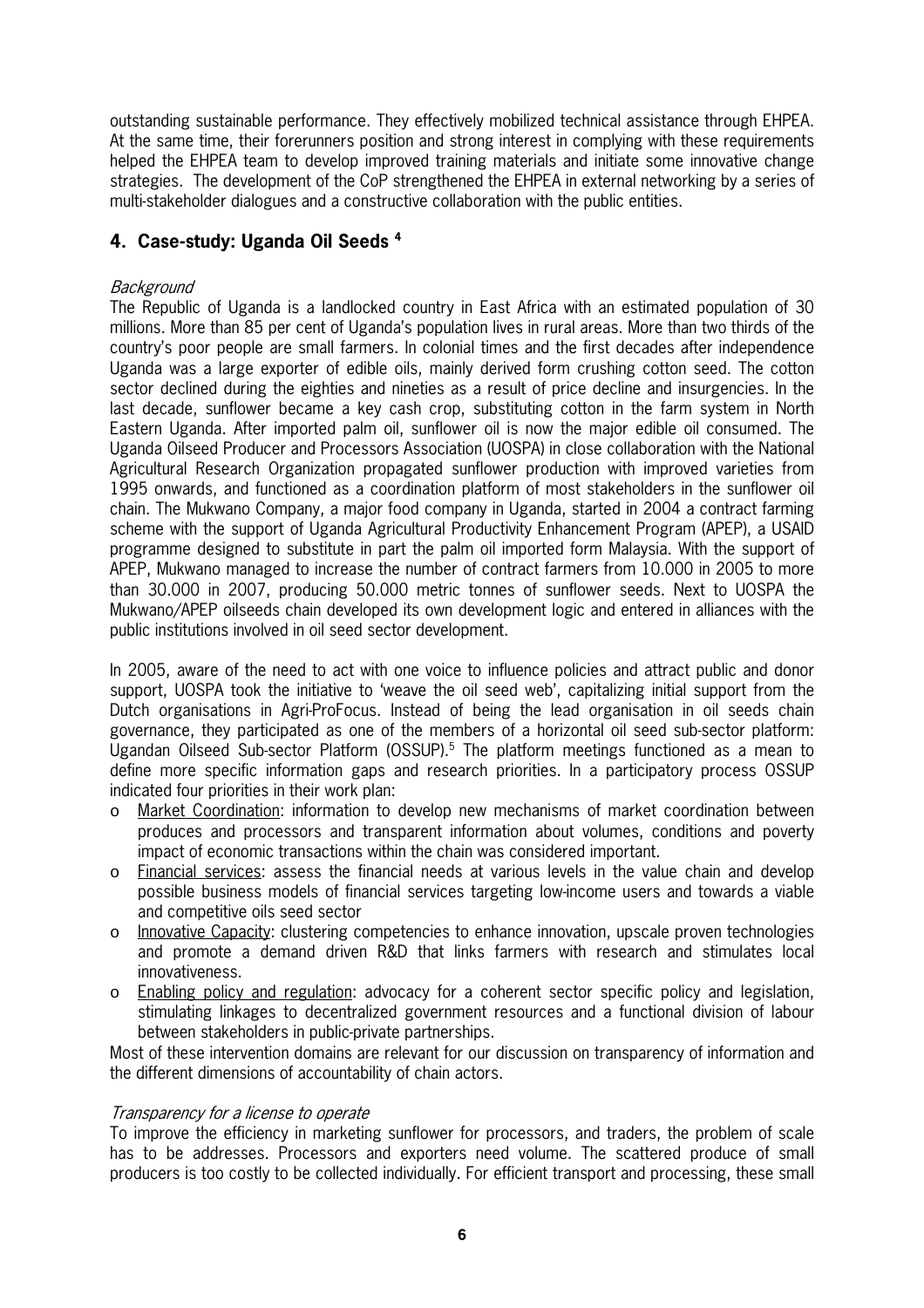quantities have to be bulked in one place somewhere between the farmer and the processing plant; somewhere in the value chain of oilseeds. In the oilseed chain, a range of different arrangements existed to bulk quantity. Traditionally, farm products were collected and bulked by fellow farmers and middlemen in the village. Alternative bulking arrangements for oilseeds existed and in the Uganda sunflower sector, three types of bulking arrangements can be identified: bulking by traders through their agent networks, bulking by contract, as part of companydriven arrangements, and bulking through farmerled initiatives of collective marketing. All three face different challenges and have different upscale strategies.

Typically, within rural societies, the key agent that realised the bulking of scattered produce from individual smallholders was the village-based farmer-trader who worked as an agent for an urban based merchant or processor. The villagebased agent used his house in the village trading centre to store. Some village-based traders hired a store when bulking volumes exceeded the physical capacity of their house. An increase of through-put capacity of the agents-trader network created possibilities to reduce the transaction costs and consequent increase the room for negotiating a higher farm-gate price. The capacity to bulk by agents was constrained primarily by shortage of working capital and only marginally by constraints in logistics, like storage capacity or transport. Up scaling possibilities in these chains are therefore crucially dependent on the availability of trade finance.

Bulking by contract was governed by preharvest agreements in which the farmer promised to sell his product in exchange for services provided by the buyer and at a an agreed price. The scope of these agreements varied a lot. In oilseeds the availability of quality seed was key constraint, and, therefore, most contract relations included seed provisioning as their prime service, be it on credit or paid cash at the start of the growing season. The constraints were especially related to the costs of investment in service provisioning and the difficulties in avoiding poaching by competing buyers. The provisioning of embedded services was central to avoid poaching. Provisioning of postharvest infrastructure to farmers was another service. Limiting the time the farmer has to store the grains in his house, reduced the chance of side-selling to others. Leasing this equipment was a possible venue for up scaling. In leasing, the investment in movable equipment is financed by the bank with the physical integrity of the equipment as collateral.

Farmers' organizations tended to look for ways to substitute intermediaries, working from the assumption that costs for the farmer to find a buyer and complete the market transactions are reduced by eliminating intermediaries and encouraging collective marketing. However, there were also a range of costs associated with collective efforts to perform the same services. In the case of collective marketing without external donor support, a net benefit must be derived from efficiencies in economic transactions compared to the trader, like economies of scale in logistics, market information or postharvest handling. Bulking in a collective marketing arrangement depended on trust and on finding effective ways to reduce opportunistic action of members and freeriding. Bottlenecks in up scaling of smaller groups seemed to be primarily related with the way the delegation of responsibilities in price negotiation and having a transparent management of working capital. One pathway for scaling up collective marketing appeared to be a model wherein one group becomes sufficiently effective and transparent so that other groups are interested in linking up. To increase working capital in collective bulking creative financing mechanisms were needed, like open credit lines and long term loans.

In each type of bulking arrangement the mechanisms to sustain trust between transaction partners will differ and so will the mechanisms of each party to assess the performance of the arrangement. The bulking arrangement will perform satisfactory when both sides have access to transparent information in and around the market. Enabling institutions are essential for realizing the full potential of market coordination in all three types of bulking arrangements, respecting the differences in chain governance modalities. Donor support can be catalytic in generating the necessary rules and institutions to build trust between transacting partners through establishing price information systems, accountancy support for bulking groups and generate risk reducing buffers for the credit system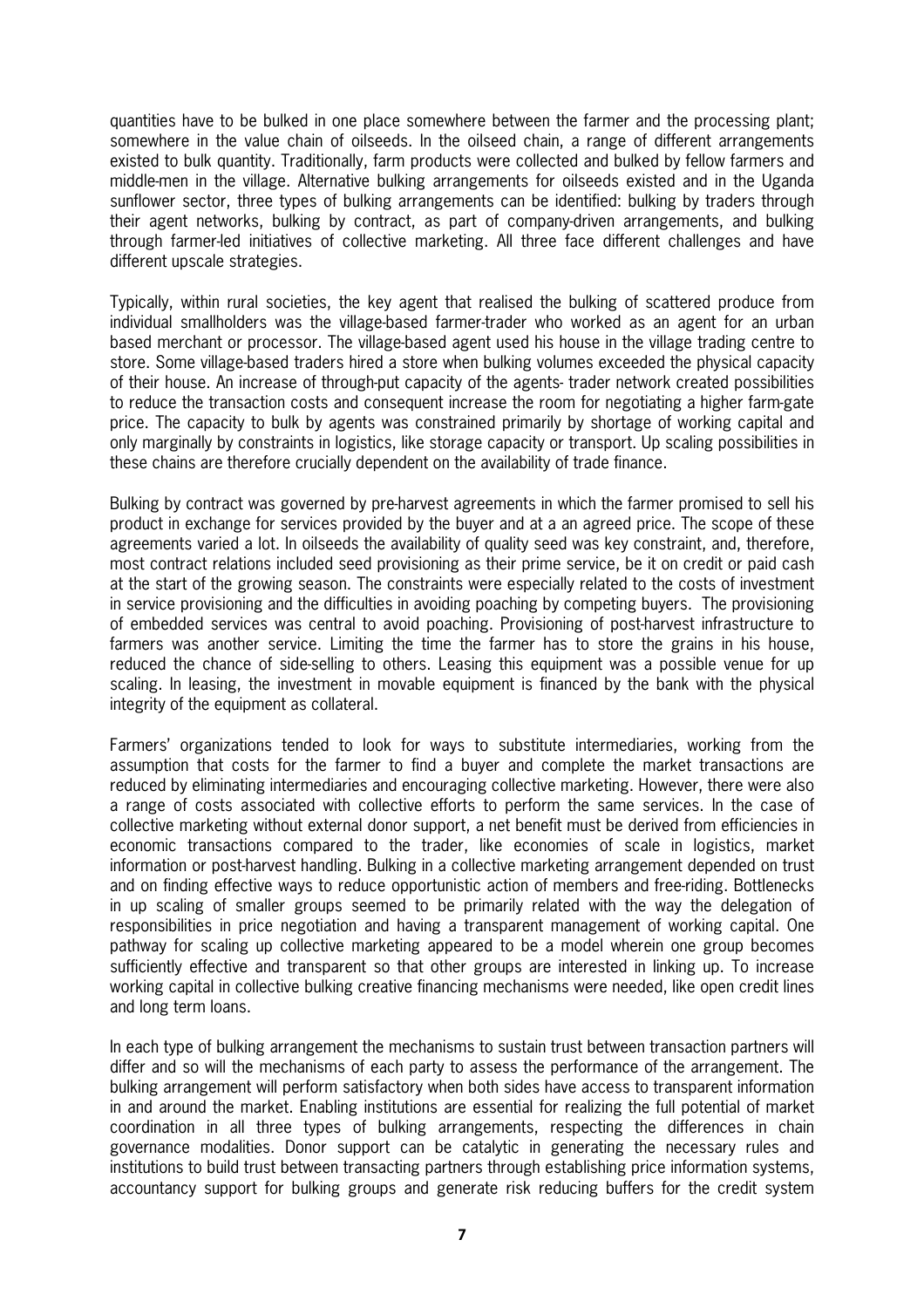through chain finance trust funds. Lack of transparency and trust can create opportunistic behaviour and conflicts between the transacting parties around the 'terms of trade' of the bulking arrangement. Farmer organisations and local politics can voice this discontent of farmers and effectively threaten the company's 'licence to operate'. This took place in a dispute between Mukwano and local traders that opposed the restrictions on sourcing the hybrid varieties and the contracted restrictions of the farmer in selling to others than the Mukwano Company. End 2007, the political pressure on Mukwano came to a peak and resulted in Mukwano to openup hybrid seed provisioning to farmers outside the contract scheme, through the assignment of a amount of seed to the agro-input dealers (UNADA) who distribute to traders, agents and processors. The political pressures changed a basic characteristic of the contract farming arrangement of Mukwano in which sideselling could effectively be enforced by visual inspection of the seed varieties transported and traded in their areas of influence<sup>6</sup>. Quality seed was now available also to other processors than Mukwano, the company with the financial capacity and linkages to seed providers required to import hybrid seed from abroad, but they lacked good communication channels to the grassroots and lack of capable extension workers to train and supervise the arrangement. This opening up of marketing possibilities for farmers was stimulated by the peaking of international prices of oil seeds late 2007 that influenced local purchasing prices to levels in which the contracted price by Mukwano became much lower than the prices offered by other traders.

#### Transparency for a license to sell

In the discussion among platform members, the issue of innovative capacity was related to the identification of incentives for a more quality oriented processing. Edible oils in Uganda were sold in a market with incipient quality segments. Most oil was named 'vegetable oil' and sold without branding in spot markets in recycled plastic bottles and tanks. In the international commodity markets, price differentials existed between sunflower oil and other edible oil mixtures, but in the domestic consumption market mixtures were the rule and effective control on the veracity of the quality claim "100% sunflower" was limited. Processed sunflower oil was a largely undifferentiated commodity, with only slight price differential between brands sold in supermarkets or used in the kitchens by professional users who prefer labelled and refined oil of stable quality. The vegetable oil for sale in Ugandan markets was often a blend with lower cost oils, especially imported palm oil, or seasonally more available oils, like cotton oil. 'Low price' was still decisive in the lowincome consumer markets.

Quality inspection in the traditional 'nonbrand' oilseed chain was limited to the basics: inspection on humidity and cleanness in the bulking site; inspection on oil content and softness (varieties) when entering the processing site; and food safety inspections during processing. Procurement prices were the main incentives within this quality control system. The farmer was paid according to weight with price differentials negotiated with reference to humidity and cleanness. The traders sold to the processing plant and negotiated slight price differentials for the varieties delivered.

As an exception to this rule, Mukwano Industries, with it own bulking centres and site coordinators within the contract farming scheme, implemented a more strict policy and did not negotiate prices but rejected or accepted the sun flower seed according to the contracted quality attributes. The company also limited its procurement to the higher oil content variety PANAR 7153. The discarded sun flower seeds were sold by the farmers to other traders and processors, normally at a lower price<sup>7</sup>.

#### Transparency for a license to be supported

One of the major players that generated the dynamics of the OSSUP platform was UOSPA. UOSPA wanted to attract donor support for the oilseed sub-sector but experienced problems with their major donors, especially USAID. The intimate relations between UOSPA staff and the processing plant for high quality planting seed created a lack of transparency in price setting and fund management and especially USAIDAPEP pointed to the limits in outreach capacity of UOSPA as a result of their specialization on just one sun flower seed variety. This resulted in discontinuation of donor support for UOSPA and a need to have another institutional form generating the needed coordination in the oil seed subsector. The OSSUP platform effectively linked the USAID supported contract farming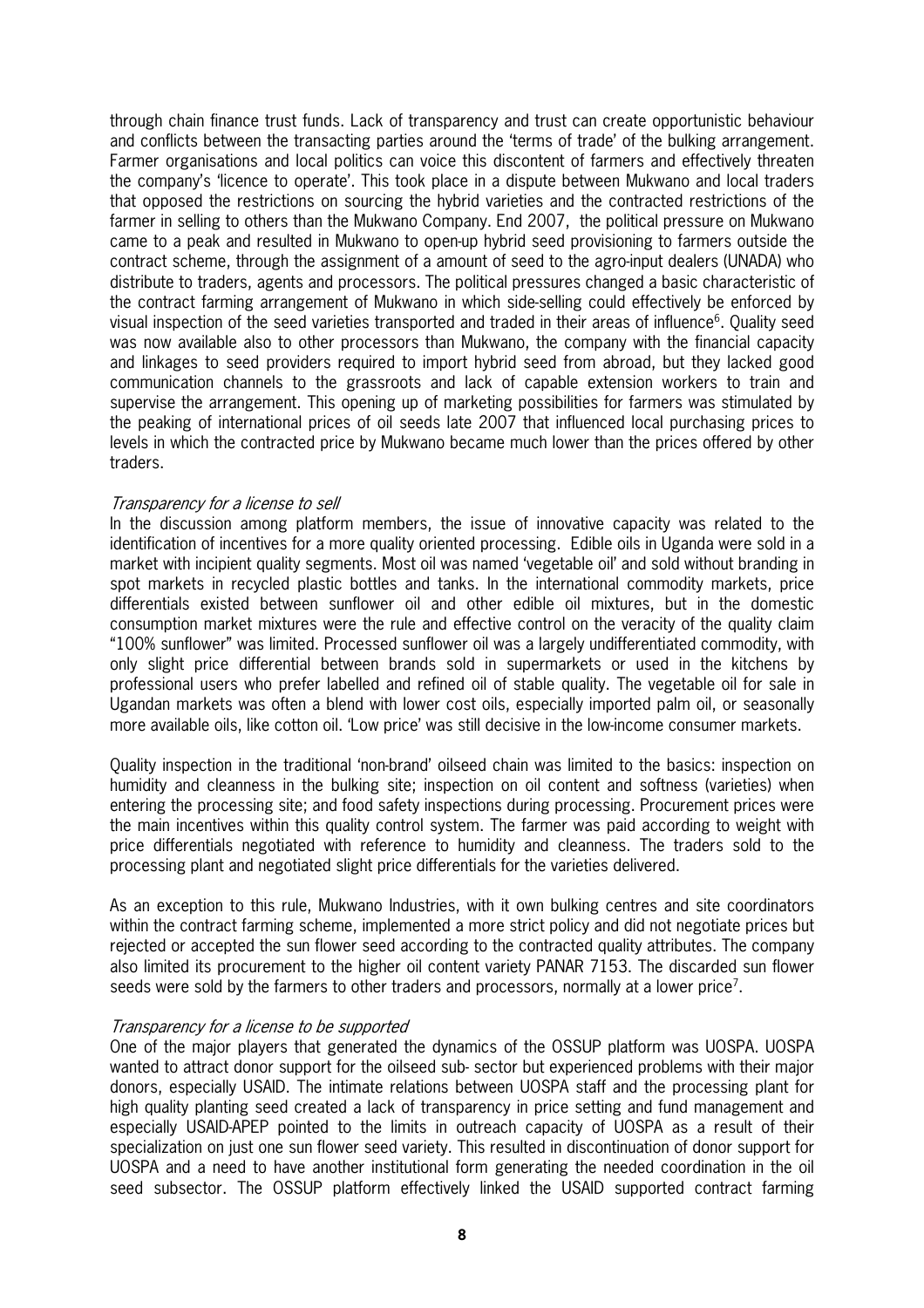arrangement of APEP-Mukwano with the Dutch development support to UOSPA, the IFAD-supported governmental Vegetable Oil Development Programme (VODP), research institutes and financial service providers. The Netherlands Development Organisation SNV facilitated operational costs and moderated the OSSUP platform meetings. Downward accountability of decisions and activities defined in the national OSSUP platform was generated by several regional oil seed platforms where UOSPA and SNV invested in communication with the farmers and small and medium processors.

OSSUP proved effective in positioning itself as the chain coordination platform for the VODP II, the second phase of the IFAD supported sector policy on vegetable oils. It also positioned itself as a positive example of synergy in Dutch development cooperation. Other sector policies used the OSSUP example as a pro-active private driven platform to influence government policy. The transparency and accountability of OSSUP financial management towards donors cannot be evaluated yet, as major financial funds are not yet managed. The initial idea of OSSUP to look for funds to contract a fulltime OSSUP coordinator to coordinate activities and funds were contested, also by reference to experiences in other countries with platform dynamics (Ton and Vellema, forthcoming). The challenge for OSSUP was in developing a dynamic of member-driven follow-up to the priorities defined in the national platform meetings. The transparency and accountability of OSSUP policy positions to the members and to external audiences was inherent to its function and reflected in the vivid discussions in the platform meetings. Accountability to the government and other donors of the activities realized and planned will be the prime focus of a strategic conference in 2009 where major stakeholders in agricultural policy and practice are invited to present their sector proposals, and discuss these in subgroups with the involved chain actors and chain supporters. By doing so, OSSUP itself is developing itself as an enabling institution that increases transparency and accountability in the oil seed sector.

#### **5. Conclusions**

The paper investigates intervention strategies targeting transparency in information flows in agrifood chains. Delivering new information to the right place and in a compelling form may introduce new feed back loops that are necessary from the perspective of adjusting a system state (Meadows, 1999; Vellema et al, 2006). Systemic changes are a necessity for reaching the Millennium Development Goals. However, transparency enhancing interventions in chains are often confined to operational technicalities in the form of certification of ICT, or primarily responding to quality requirements in export markets. Consequently, this paper starts from the observation that the donor's rationale for the intervention is generally related to earning a 'license to sell' in a specific market segment. The paper however shows that impacts are wider than just technical conditions for market access. The two case studies suggest that the wider rural development impacts of the interventions are related to earning a 'license to operate' in the context of agricultural production, e.g. by managing locally embedded competing claims or linking in with endogenous development trajectories; and by earning a 'license to be supported' through constructive networking and 'bridging' with supporting institutions in an enabling environment, e.g. by creating a strategic fit between stakeholders and increasing the visibility of the public goods produced. The establishment of vertical and horizontal coordination institutions like chain platforms, business associations implanting codes of conduct and bulking arrangements are important leverage points to generate systemic change. The paper indicates different entry points for connecting public intervention to transparency in agrifood chains beyond the present focus on traceability and quality certification.

In the case of the Code of Practice in Ethiopian floriculture, restructuring information flows for market access certification was combined with strengthening negative or correcting feed back loops in the chain system aimed to alter labour practices and environmental management that made the chain vulnerable to social conflicts. The corporate social responsibility of the exporting firms strengthened also their eligibility to donor support. In the case of the multi-stakeholder platform in Uganda's edible oil industry, the shared interest in market coordination and bulking models was motivated by the need for stabilising buffers and stabilising stocks in the form of institutional arrangements and material lay outs of bulking sunflower seed to processors. However, an additional impact of the platform was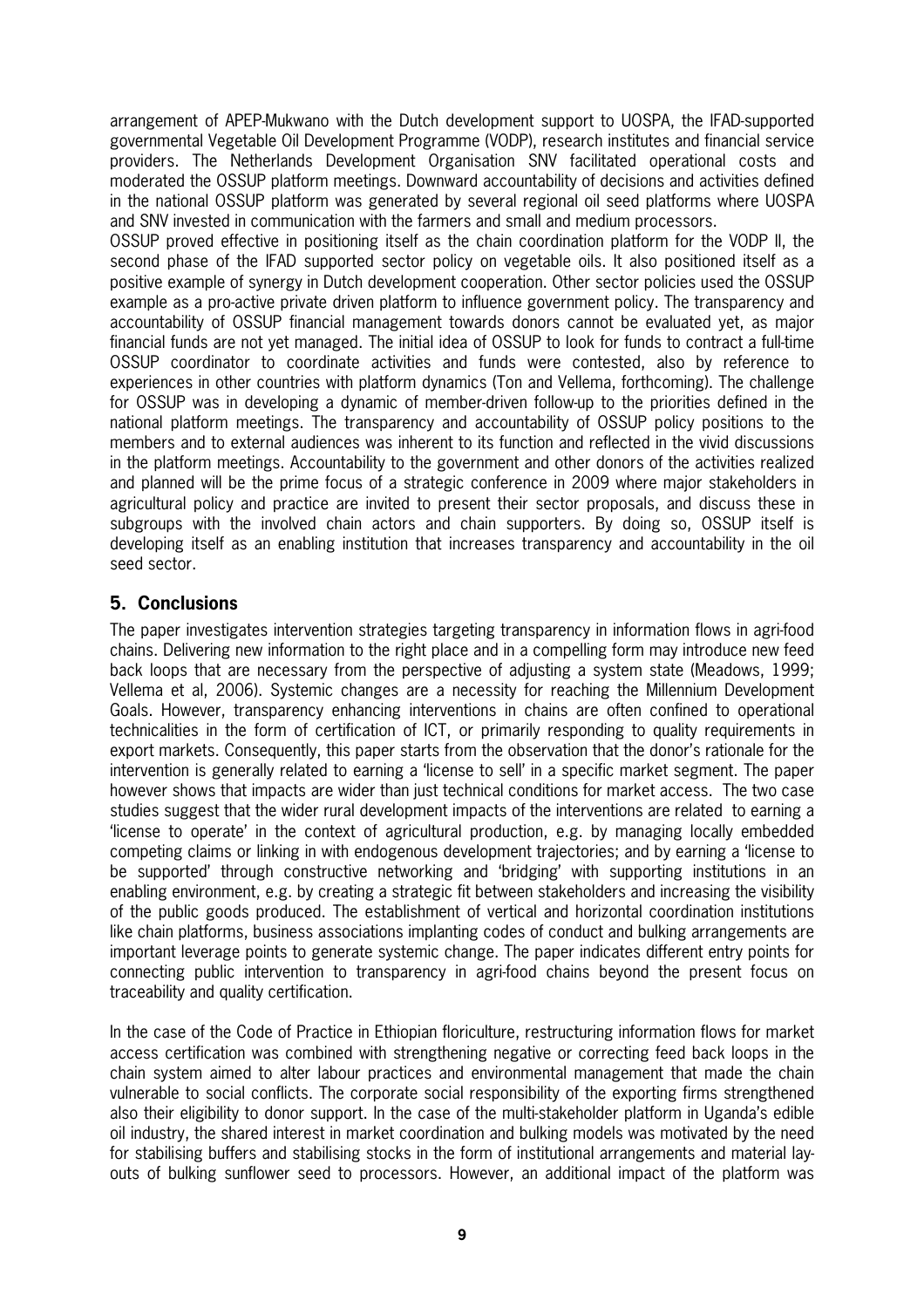related to its function as an informal instrument for conflict resolution and a window for public-private chain partnerships through specific oilseed related sector policies. Eventually, both intervention strategies may create more leverage in improving the performance of the chain through generating information flows and trust for establishing effective sourcing arrangements, both market and non market based, that is socially embedded in local development dynamics.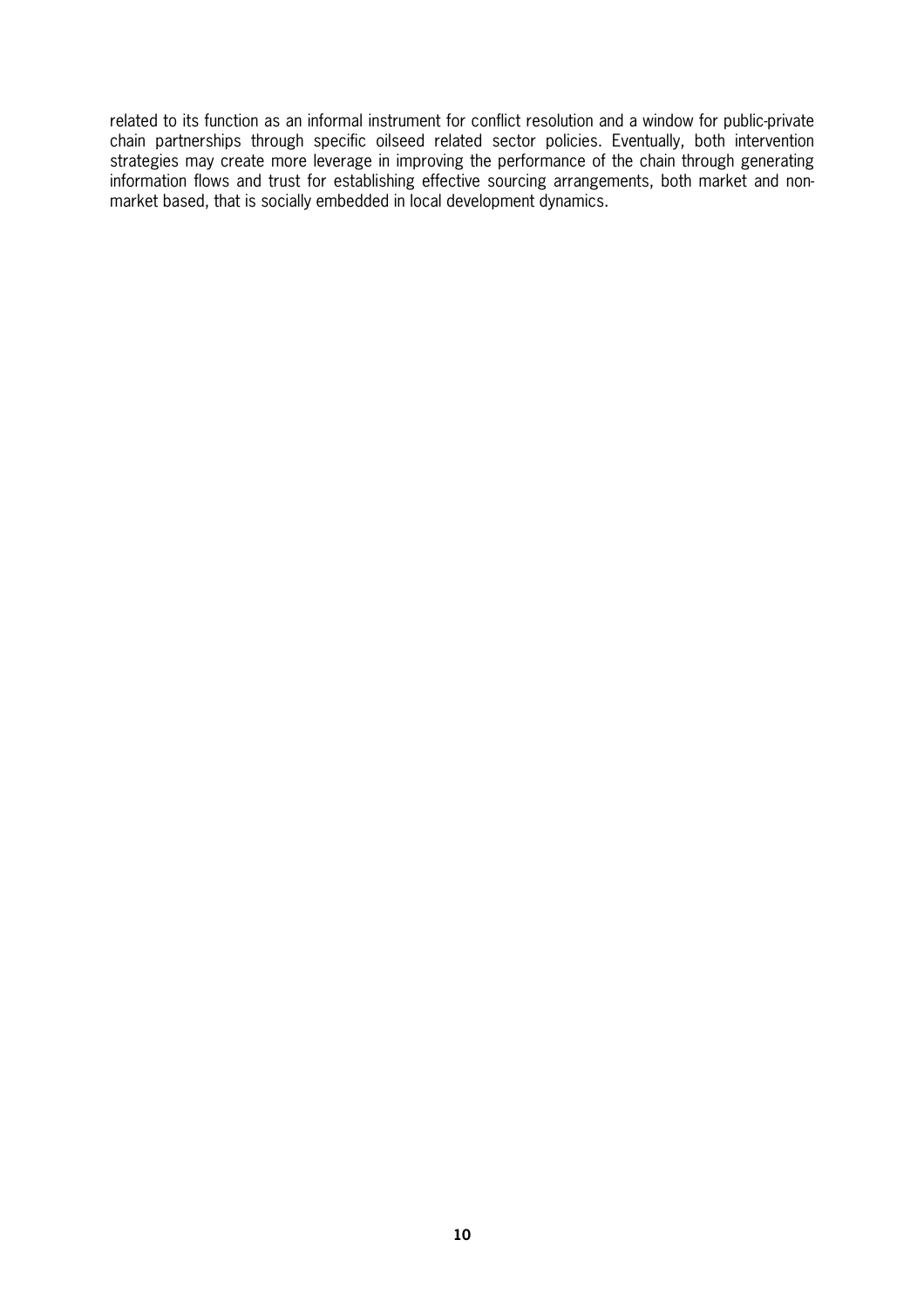#### **6. References**

- Gibbon, P. and S. Ponte (2005). Trading Down: Africa, Value Chains, And The Global Economy, Temple University Press.
- Joosten, F. (2007), Development Strategy for the ExportOriented Horticulture in Ethiopia, project document WUR.
- Meadows, D. 1999. Leverage points: places to intervene in a system. The Sustainability Institute: Hartland.
- Neilson, J. (2008). "Global private regulation and value-chain restructuring in Indonesian smallholder coffee systems." World Development 36(9): 1607-1622.
- Ton G. & S.R. Vellema, (forthcoming). Platform Development: generating positive spinoff while discovering functions in the commodity system, mimeo OSSUP-DGIS-WUR.
- Ton G. (forthcoming). Up scaling Oilseed Bulking Arrangements in Uganda, mimeo, OSSUPDGISWUR.
- Vellema, S.R.; Admiraal, H.W.; Valk, O.M.C. van der; Groot, A.M.E.; Ravensbergen, P.; Bosch, R. van den; Jansen, D.M. (2006) The institutionalisation of sustainability in commodity systems : Applying system thinking and functionalism in complex transition processes Den Haag : LEI, (LEI Rapport ) - p. 66. Available at: http://www.kennisonline.wur.nl/NR/rdonlyres/306C2B11-8E2D-481F-92D7-

64FCA117CBA1/24406/WUR\_Functionsincommoditysystems\_workingpaperFeb200.pdf

Vorley, B., A. Fearne, et al. (2007). Regoverning Markets: a place for small-scale producers in modern agrifood chains? London, IIED - Gower Publishing Ltd.

#### **7. NOTES**

 $\overline{a}$ 

<sup>1</sup> http://www.fairfood.org/producten/

<sup>&</sup>lt;sup>2</sup> http://www.weetwatjeeet.nl/

 $3$  MPS started in 1993 in the Netherlands as a certification programme aimed at reducing the environmental impact of the floriculture sector and improving the sector's image. In February 1995 MPS was turned into a national association of all the Dutch flower auction houses, LTO [Federation of Agricultural and Horticultural Organisations] Netherlands and LTO Glasshouse Cultivation. (http://www.my-mps.com/asp/page.asp?sitid=336)

<sup>4</sup> Research for this case study was executed by the action research programme 'Value Chains for Propoor Development' executed under the DGIS-WUR Partnership Programme Globalisation and Sustainable Rural Development. OSSUP as a platform is the steering committee of this research, which is executed in collaboration with UOSPA, Makerere University, and SNV.

<sup>&</sup>lt;sup>5</sup> In 2007, Wageningen UR started a DGIS funded action research project with this Ugandan Oilseed Sub-sector Platform (OSSUP) where most organisations related with oilseed sector development take part. The action research had the objective to discover how the sub-sector platform can be an effective instrument for a sustainable, pro-poor and viable oil seed sector in Uganda.

<sup>6</sup> The PANAR 7153 variety has a different colour than the local varieties and the improved crosspollination variety Sunfola multiplied by NARO and UOSPA.

<sup>&</sup>lt;sup>7</sup> Exceptionally, during the 2007 price peak, some farmers sold this 'bad quality' even at a higher price as part of a side-selling arrangement with traders (Ton, 2008).